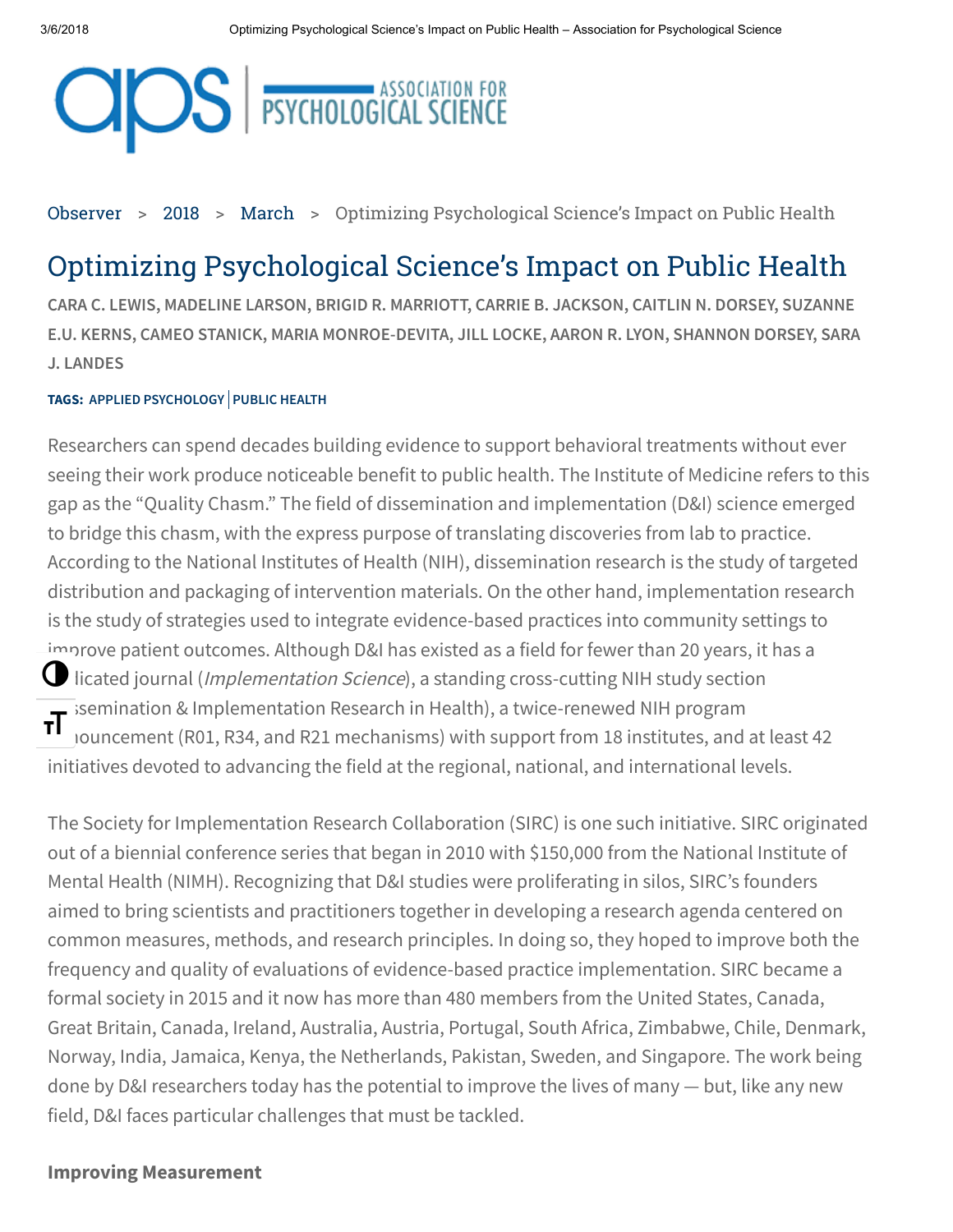Psychological scientists have long evaluated intervention fidelity, but the field has devoted less attention to other implementation outcomes such as acceptability, feasibility, appropriateness (i.e., compatibility with the given setting, stakeholders, or problem) adoption (i.e., a commitment or willingness to use a new practice), penetration (i.e., the extent to which a practice is integrated within a service setting), cost, and sustainability. The result is insufficient measurement tools; several outcomes have no measures, others have only invalidated tools, and those that do exist are difficult to locate. With NIMH funding, several SIRC officers created a repository of more than 400 measures of constructs relevant to implementation, as well as three new measures of implementation outcomes. Spurred by the belief that measures ought to inform rigorous research evaluation and guide practical implementation, this initiative also generated the Psychometric and Pragmatic Evidence Rating Scale (PAPERS), which helps users assess the quality of existing measures and develop new ones.

## Growing the Workforce

To ensure that our burgeoning field continues to grow, we need to expand the roster of scientists with D&I training. A review of D&I training opportunities revealed that only 26 psychological scientists working in clinical psychology programs are potentially contributing to D&I training at the predoctoral level. And a recent social network analysis identified 20 D&I leaders who serve as sources of advice or who connect researchers in the field, only five of whom are psychological scientists and only *one* of whom works in a psychology department (and thus can train future psychological scientists). The other leaders have primary appointments in psychiatry, public health, or family medicine, or at a research institute affiliated with a large health system.

In response to this shortage, the Delaware Project was established in 2011 to help integrate D&I within a broader stage model, receiving joint sponsorship from the Academy of Psychological Clinical Science, NIMH, the National Institute on Drug Abuse, and the Office of Behavioral and Social Sciences Research. Given that many psychology departments do not house a D&I scientist, the Delaware Project works to accumulate resources, such as syllabi and lectures, and make them publicly accessible. To foster training across institutions, SIRC also offers a mentoring program composed of three tiers: students, new investigators, and established investigators. Each of the lower tiers receives one-on-one mentoring from the tier above, and the program matches mentors and mentees according to their research interests. The mentoring relationships focus on each mentee's specific needs, whether it's support with career development, grant writing, manuscript development, or other activities.

## Balancing Study Design

In designing D&I studies, researchers must decide how to test evidence-based practices in realworld settings that present a variety of limitations. These decisions can be challenging to make,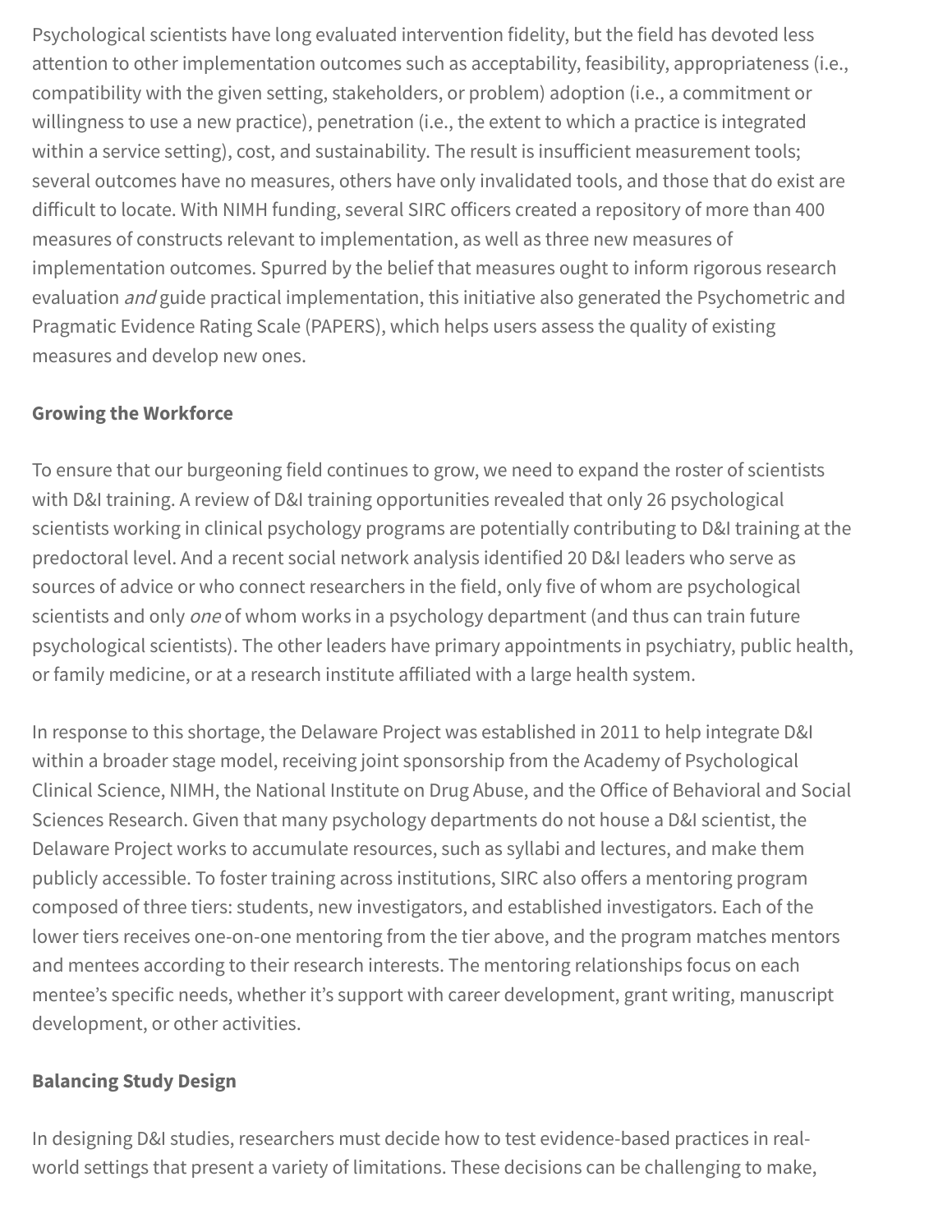### 3/6/2018 Optimizing Psychological Science's Impact on Public Health – Association for Psychological Science

requiring researchers to balance concerns about internal and external validity. To facilitate the process, SIRC provides support to researchers and practitioners through conference-based and online workshops. These structured workshops provide a forum for presenters to pitch their projects in development, such as grant proposals or implementation practice projects, and receive feedback from the members of SIRC's network of experts. A mixed-methods evaluation of past workshops indicated that participants were very satisfied and that presenters had high rates of external funding (e.g., 35.3% of projects were funded; 41.2% were not funded; 23.5% planned to resubmit), often from NIH.

## Establishing Mechanisms

While there are at least 61 models available to guide D&I studies, the field sorely needs theory to guide evaluation. Two systematic reviews examining implementation mechanisms identified 31 studies across seven countries, none of which empirically established a mechanism of change. Without theory, implementation targets and mechanisms have largely gone unarticulated, leading to a proliferation of multifaceted strategies that seem to take a "kitchen sink" approach. As a result, implementation strategies become increasingly complex and costly but not necessarily more effective with respect to the outcomes of interest. Being able to focus on components that are known to operate through established mechanisms allows implementers to streamline their strategies. SIRC continues to promote the study of implementation mechanisms to expedite progress in this critical area.

## Connecting Stakeholders

The D&I work being done today cannot come to fruition if the stakeholders who study, carry out, and are affected by program implementation are not talking to one another. The activities mentioned above purposefully include all potential stakeholders with the aim of reducing the gaps between them. At the 2017 conference, SIRC invited policy makers, intermediaries, and practitioners to help guide the society in addressing this growing divide. Going forward, SIRC's conference will be cochaired by a researcher and a practitioner to ensure that the practical implications of research are clearly articulated. And we will continue to identify strategies for communicating the latest in implementation science to on-the-ground practitioners, to ensure that research informs practice and practice informs research.

SIRC is also developing a new interdisciplinary journal focused on behavioral health implementation. Tentatively titled Behavioral Health Implementation Research, the journal will invite manuscripts that feature a setting, outcome, or practice relevant to behavioral health. For instance, we welcome behavioral health implementation research across a wide spectrum of clinical and service settings, including specialty mental health, medicine, criminal justice, education, integrated care, and social services. We view behavioral health outcomes as including, but not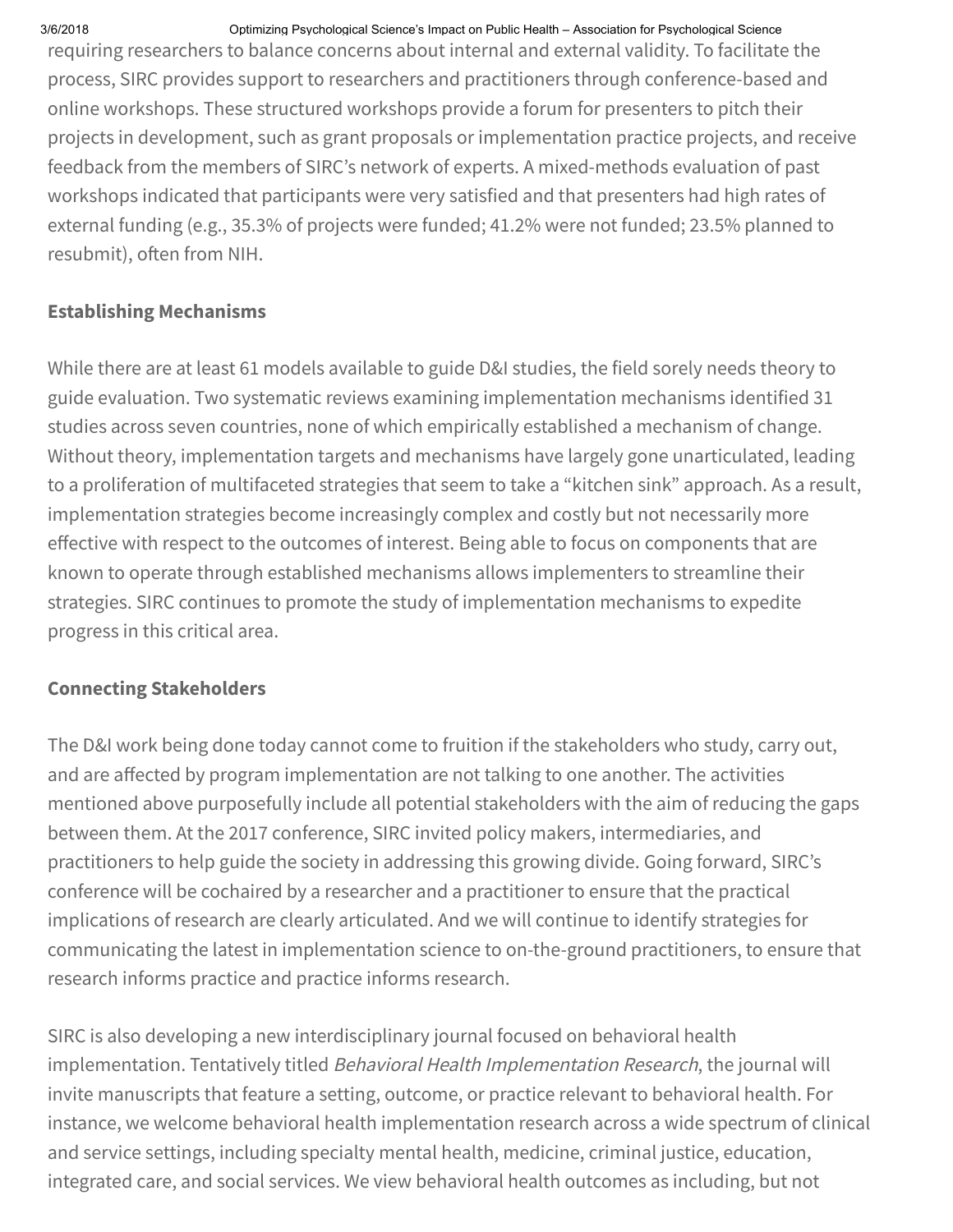limited to, mental health, substance use disorders, and social and role functioning, as well as comorbid chronic diseases. We are interested in behavioral health practices that are typically complex, multicomponent, psychosocial interventions. The Society's journal steering committee is committed to ensuring that the journal is governed by, contributed to, and consumed by both researchers and practice partners.

## Bringing Psychological Science to the Table

SIRC's growth has been rapid and it parallels that of the larger D&I field, driven by the need to achieve a substantial return on taxpayer-funded research. The demand for D&I research by federal and foundation funders is strong and unlikely to go away. Given that the focus of this work is behavioral change, psychological science is foundational for much of D&I's knowledge and methods. Yet psychological science arguably does not have a proportional seat at the table despite an open invitation. Treatment developers continue to build efficacious interventions that could never "live" in the settings they were intended for because they fail to consider constraints at various levels, including those of the patient, provider, organization, system, and policy. Without D&I on the radar of psychological scientists, it is likely that we will continue to see a poor return on investment.

We invite you to join the conversation.

## References and Further Reading

Atkins, M. S., Strauman, T. J., Cyranowski, J. M., & Kolden, G. G. (2014). Reconceptualizing internship training within the evolving clinical science training model. Clinical Psychological Science, 2, 46-57.

Bower, J. E., Crosswell, A. D., & Slavich, G. M. (2014). Childhood adversity and cumulative life stress: Risk factors for cancer-related fatigue. Clinical Psychological Science, 2, 108–115.

Darnell, D., Dorsey, C. N., Melvin, A., Chi, J., Lyon, A. R., & Lewis, C. C. (2017). A content analysis of dissemination and implementation science resource initiatives: What types of resources do they offer to advance the field? Implementation Science, 12, 137.

Institute of Medicine (IOM). (2001). Crossing the quality chasm: <sup>A</sup> new health system for the 21st century. Washington, DC: Institute of Medicine, National Academy Press.

Kazdin, A. E. (2014a). Clinical psychological science editorial: Elaboration of the publication domain and priorities. Clinical Psychological Science, <sup>2</sup>, 3–5.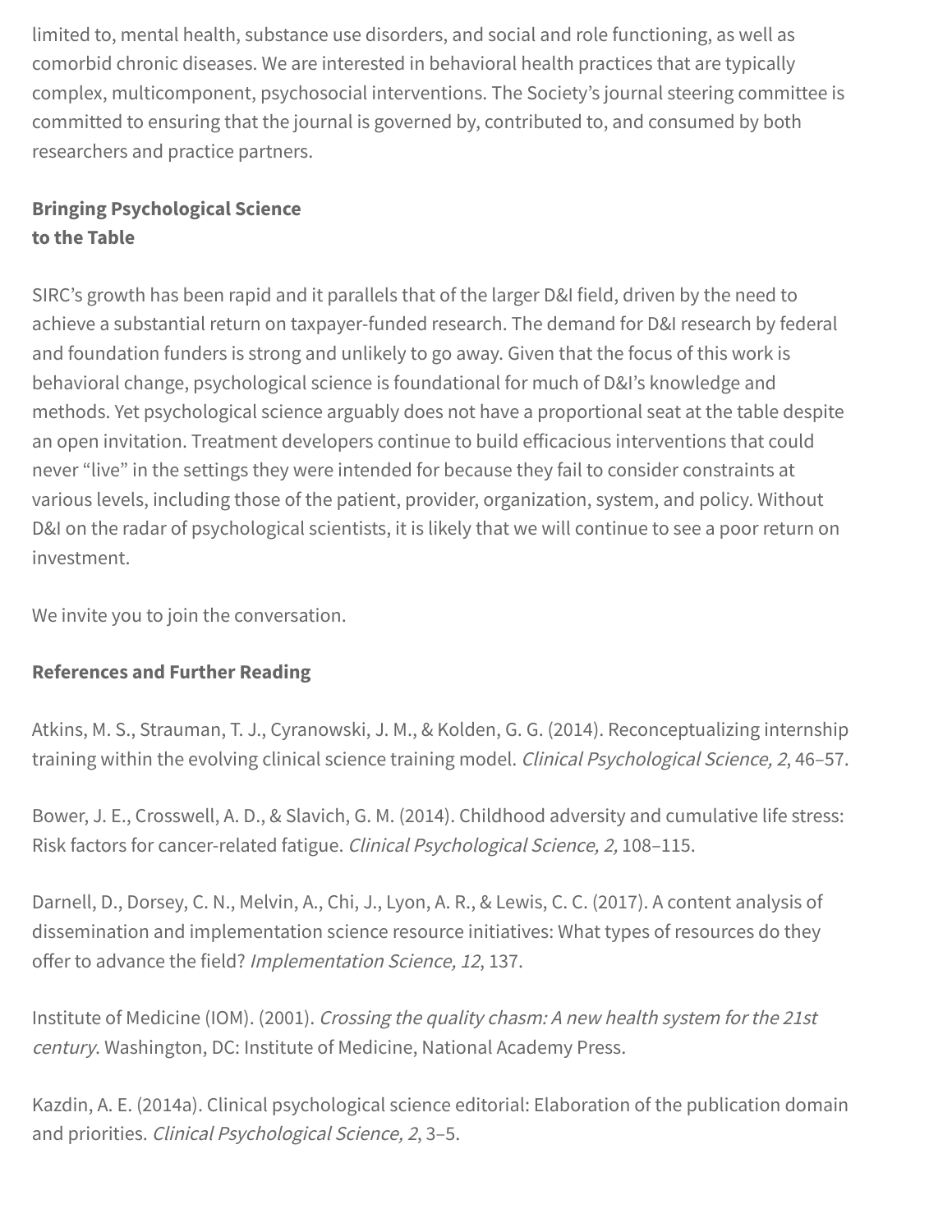Kazdin, A. E. (2014b). Special series introduction: Reenvisioning clinical science training. Clinical Psychological Science, <sup>2</sup>, 6–7.

Levenson, R. W. (2014). The future of clinical science training: new challenges and opportunities. Clinical Psychological Science, <sup>2</sup>, 35–45.

Lewis, C. C., Boyd, M. R., Walsh-Bailey, C., Lyon, A. R., Beidas, R. S., Mittman, B., et al. (in preparation). A systematic review of empirical studies examining mechanisms of dissemination and implementation in health.

Lewis, C. C., Darnell, D., Kerns, S., Monroe-DeVita, M., Landes, S. J., Lyon, A. R., … Dorsey, C. (2016). Proceedings of the 3rd Biennial Conference of the Society for Implementation Research Collaboration (SIRC) 2015: Advancing efficient methodologies through community partnerships and team science. Implementation Science, <sup>11</sup>, 85.

Lewis, C. C., Mettert, K., Dorsey, C., Martinez, R., Weiner, B. J., Nolen, E., et al. (under review). An updated protocol for a systematic review of implementation-related measures. Systematic Reviews.

Lewis, C. C., Stanick, C. F., Martinez, R. G., Weiner, B. J., Kim, M., Barwick, M., & Comtois, K. A. (2015). The Society for Implementation Research Collaboration Instrument Review Project: A methodology to promote rigorous evaluation. *Implementation Science*, 10, 2.

Lewis, C. C., Weiner, B. J., Stanick, C., & Fischer, S. M. (2015). Advancing implementation science through measure development and evaluation: A study protocol. Implementation Science, 10, 102.

Lobb, R., & Colditz, G. A. (2013). Implementation science and its application to population health. Annual Review of Public Health, <sup>34</sup>, 235–251.

Lyon, A. R., Comtois, K. A., Kerns, S. E. U., Landes, S. J., & Lewis, C. C. (in press). Closing the science– practice gap in implementation before it widens. In A. Shlonsky, R. Mildon, & B. Albers (Eds.), The Science of Implementation. New York, NY: Springer.

Lyon, A. R., & Koerner, K. (2016). User-centered design for psychosocial intervention development and implementation. Clinical Psychology: Science and Practice, <sup>23</sup>, 180–200.

Marriott, B. R., Rodriguez, A. L., Landes, S. J., Lewis, C. C., & Comtois, K. A. (2016). A methodology for enhancing implementation science proposals: Comparison of face-to-face versus virtual workshops. Implementation Science, <sup>11</sup>, 62.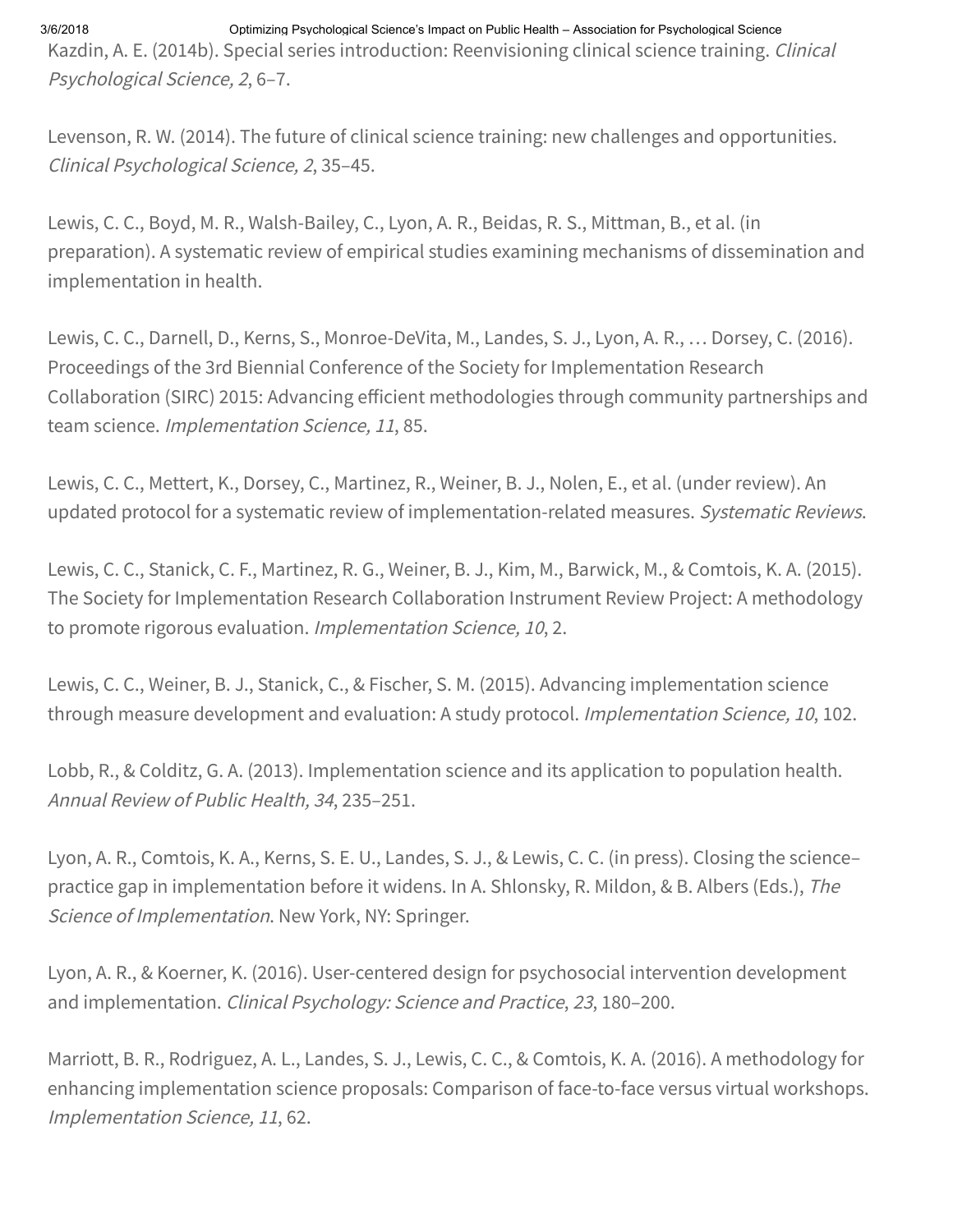National Institutes of Health. (2016). Dissemination and Implementation Research in Health (R01) PAR-16-238. Retrieved 4 January, 2017, from https://grants.nih.gov/grants/guide/pa-files/PAR-16- 238.html

National Institutes of Health, Academy of Psychological Clincal Science, SAGE, & University of Delaware. (2012). The Delaware Projects: 10/11 Conference Retrieved December 11, 2017, from http://www.delawareproject.org/1011-conference/

Norton, W. E., Lungeanu, A., Chambers, D. A., & Contractor, N. (2017). Mapping the growing discipline of dissemination and implementation science in health. Scientometrics, <sup>112</sup>, 1367–1390.

Onken, L. S., Carroll, K. M., Shoham, V., Cuthbert, B. N., & Riddle, M. (2014). Reenvisioning clinical science: Unifying the discipline to improve the public health. Clinical Psychological Science, 2, 22-34.

Powell, B. J., Waltz, T. J., Chinman, M. J., Damschroder, L. J., Smith, J. L., Matthieu, M. M., et al. (2015). A refined compilation of implementation strategies: results from the Expert Recommendations for Implementing Change (ERIC) project. Implementation Science, <sup>10</sup>, 21.

Proctor, E., Silmere, H., Raghavan, R., Hovmand, P., Aarons, G., Bunger, A., … Hensley, M. (2011). Outcomes for implementation research: Conceptual distinctions, measurement challenges, and research agenda. Administration and Policy in Mental Health and Mental Health Services Research, <sup>38</sup>, 65–76.

Shoham, V., Rohrbaugh, M. J., Onken, L. S., Cuthbert, B. N., Beveridge, R. M., & Fowles, T. R. (2014). Redefining clinical science training: Purpose and products of the Delaware Project. Clinical Psychological Science, <sup>2</sup>, 8–21.

Tabak, R. G., Khoong, E. C., Chambers, D. A., & Brownson, R. C. (2012). Bridging research and practice: Models for dissemination and implementation research. American Journal of Preventive Medicine, <sup>43</sup>, 337–350.

Weiner, B. J., Lewis, C. C., Stanick, C., Powell, B. J., Dorsey, C. N., Clary, A. S., … Halko, H. (2017). Psychometric assessment of three newly developed implementation outcome measures. Implementation Science, <sup>12</sup>, 108.

Weisz, J. R., Ng, M. Y., & Bearman, S. K. (2014). Odd couple? Reenvisioning the relation between science and practice in the dissemination-implementation era. Clinical Psychological Science, 2, 58– 74.